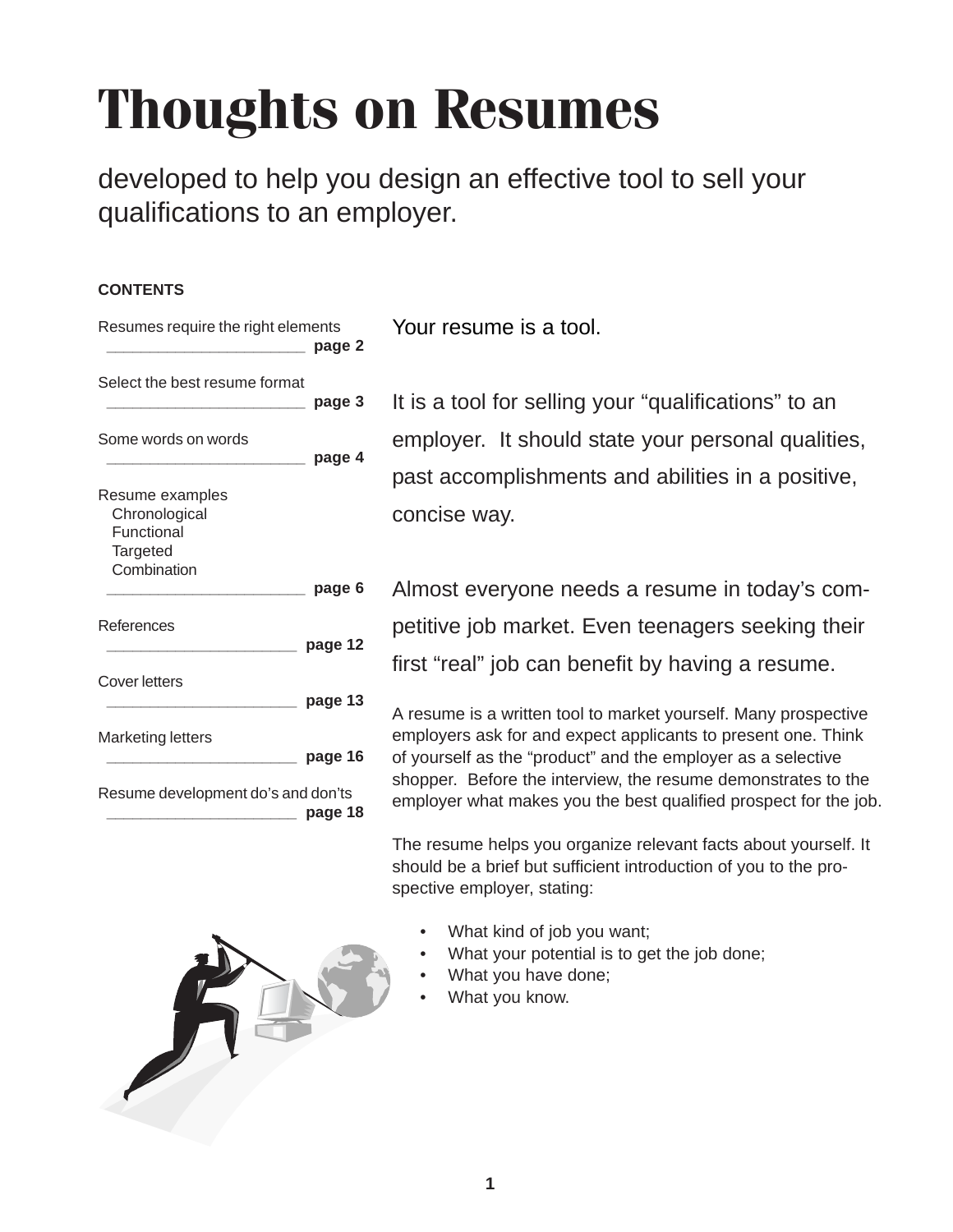# **Resumes Require the Right Elements . . .**

# **Identification**

Give your name, address and telephone number. List a message number, if possible.

# **Career Objective or Position Desired**

Your objective should identify the function and general level of the position you want. State it in terms of what you can do for the employer.

# **Summary**

Three to five sentences which describe your outstanding qualifications.

# **Education**

Describe your education after the career objective only if it is your most qualifying experience. Indicate degrees earned if graduated; otherwise simply list major subjects studied. Be careful not to "date" yourself if education is not recent.

If education is your only support for your career objective, give it more space than other categories listed. Be specific about work-related education and include relevant special achievements.

# **Experience**

Describe your experiences that support your objective. Decide which style of resume (chronological, functional, combined or targeted)



best represents your qualifications for each career objective. Give "top billing" to those experiences that are most valuable to your stated objective.

Describe your responsibilities, specific skills and duties, and include examples of successful performance and results produced whenever possible.

# **Dates of Employment**

Dates can be shown if there are no large gaps. Modern resumes will only include years worked, not month and day.

If abilities important to your career goal have not been used for a long period of time, just indicate length of time used, rather than specific years.

# **Personal and Other Facts**

Keep this brief and applicable to the position desired. Present only information which will be seen positively. This can include professional or civic activities, special honors, interests and attitudes that you will bring to your work.

### **References**

Never list names or addresses of references. Simply state that, "References will be furnished upon request."

The elements of **Identification** and **Experience** are absolutely essential. The others can be altered to suit your style.

Remember, your resume should promote your abilities, so include only information that would be viewed as positive by the employer!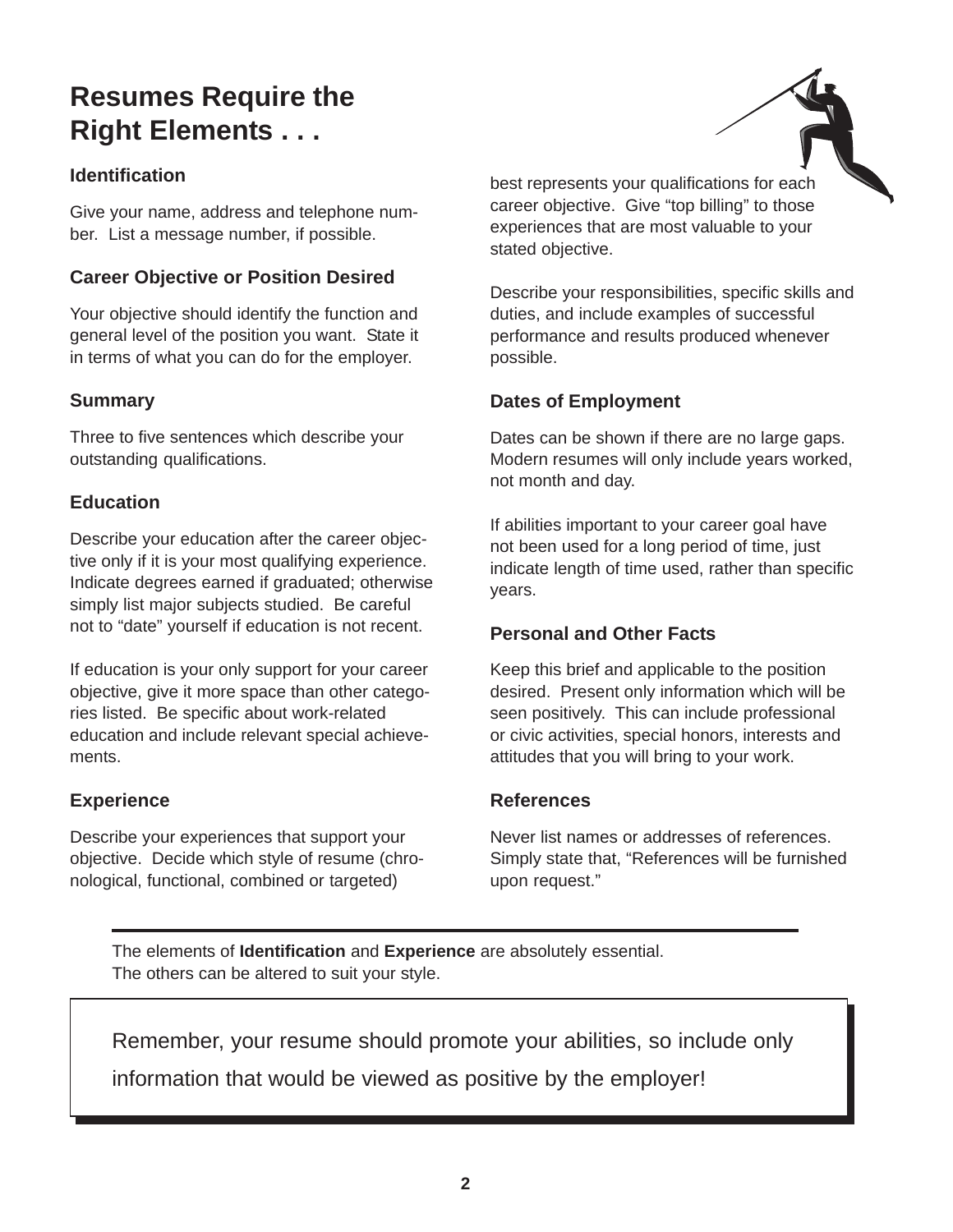# **Select the Best Resume Format**

There are four basic resume formats:

- Chronological
- Targeted
- Functional
- Combination

# **CHRONOLOGICAL**

# **Advantages:**

- Emphasizes steady employment (no job-hopping) and career growth.
- Emphasizes prestigious employers.
- Is more familiar to interviewers.
- Is easiest to write—employment dates are usually listed first, from present to past, followed by job title, then name of organization, city and state.

# **Disadvantages:**

- Can starkly reveal employment gaps.
- May put undesired emphasis on job areas the applicant wants to minimize.
- Is difficult to spotlight skill areas.

# **FUNCTIONAL**

# **Advantages:**

- Stresses skill areas which are marketable or in demand, rather than the "when and where" of companies worked.
- May camouflage "spotty" employment.
- Emphasizes professional growth.
- Plays down positions not related to current career goals.
- Organized by descending order of importance.

# **Disadvantages:**

- Omits work history information which can make employers suspicious.
- Doesn't allow applicant to highlight companies or organizations.

Each has advantages and disadvantages, as outlined in the descriptions below.

After weighing these factors, choose the format for the resume that works best for you.

# **TARGETED**

# **Advantage:**

• Customizes for a specific job.

# **Disadvantage:**

• May not be appropriate for multiple job opportunities.

# **COMBINATION (Chronological / Functional Formats)**

# **Advantages:**

- Combines the concise, targeted approach of the functional and the reassurance — to the employer — of the chronological resume.
- Provides a good opportunity to emphasize applicant's most relevant skills and abilities directly applicable to the job objective, leaving out distracting information that is not pertinent.
- Is good for career-changers.
- De-emphasizes gaps in employment.
- Varies style to emphasize chronology and de-emphasize functional descriptions, or vice-versa.

# **Disadvantage:**

• Takes longer to write because it means you must first inventory your skills and research the position.

NOTE: Examples of the different formats are on **pages 6-11**.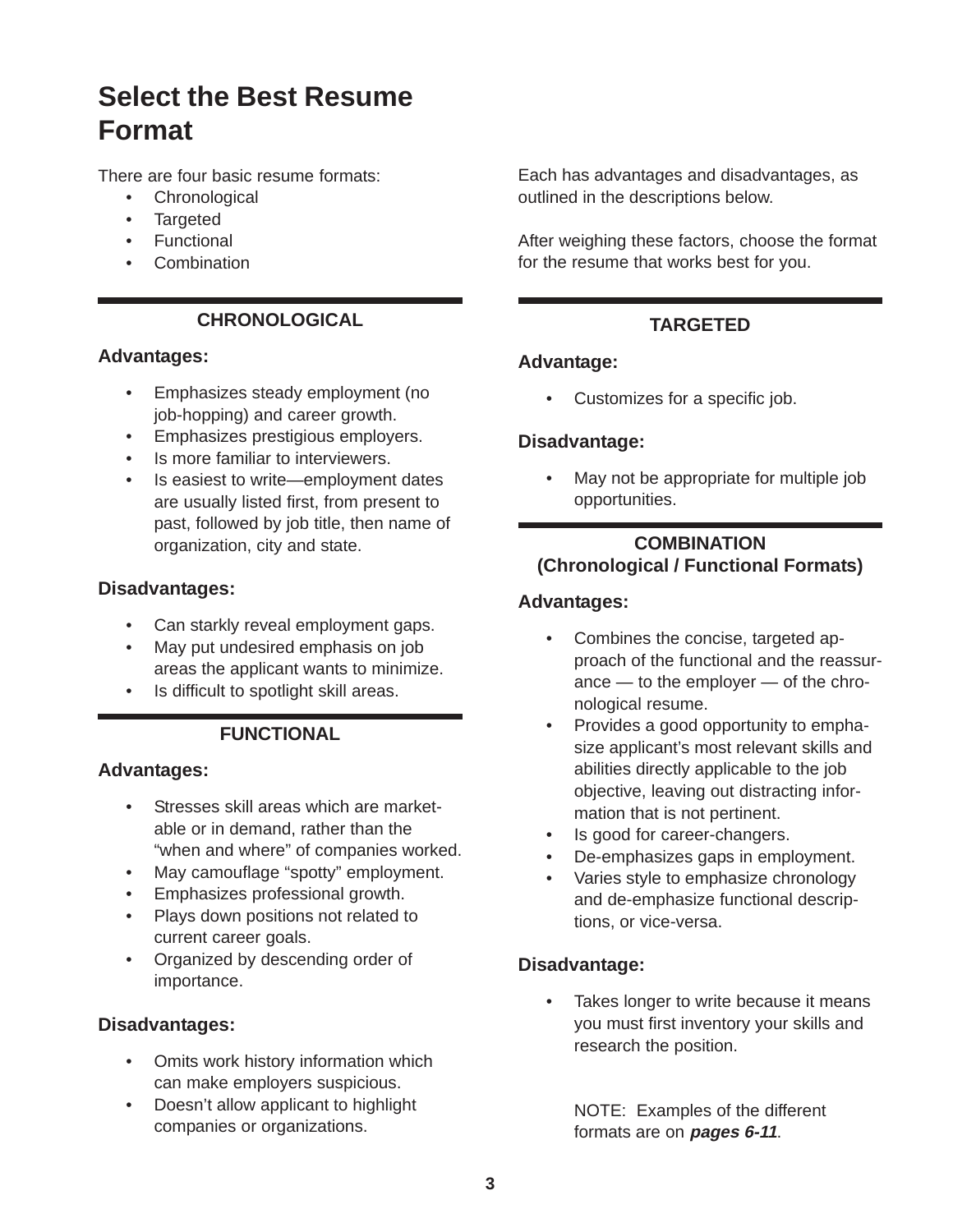# **Some Words on Words**

Words are powerful tools in finding work. The words used to describe experience and education can convey the skills you have developed.

Effective use of words is crucial in getting interviews and job offers. Use concise phrasing for **applications** and **resumes**; use complete sentences in **letters** and **interviews**. Quantify as much as possible.

On your resume, start your thoughts with "ACTION" words (verbs) or descriptive words.

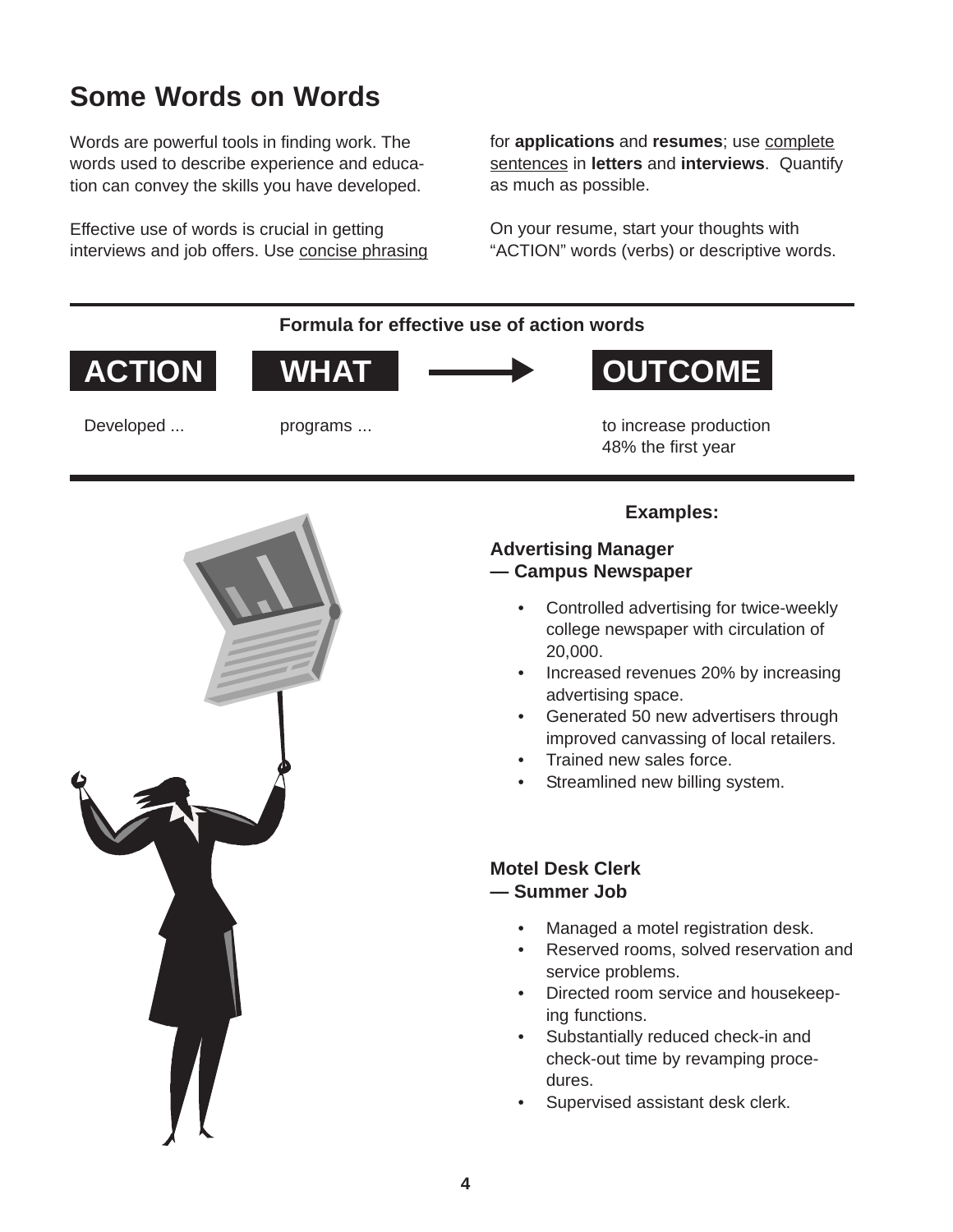Action words give your resume power and direction. Here are examples of action verbs. For additional information, read, "The Right Words to Use in Your Job Search" (DWSJ-9463-P), available in your Wisconsin Job Center.

#### **Words that stress your ability to handle details:**

| detail-minded | orderly           |
|---------------|-------------------|
| precise       | efficient         |
| accurate      | met all due dates |

#### **Words that create a positive impact:**

| actively     | implemented |
|--------------|-------------|
| administered | increased   |
| completed    | reduced     |
| developed    | simplified  |
| affected     | solved      |

#### **Words that stress your ability to assume responsibility:**

| created     | revamped             |
|-------------|----------------------|
| devised     | shaped and directed  |
| generated   | strong dedication to |
| initiated   | originated           |
| streamlined | closely supervised   |

### **Words or phrases that indicate your desire to get ahead:**

| perform well under pressure | enthusiastic    |
|-----------------------------|-----------------|
| self-motivated              | committed to    |
| accept responsibility       | action-oriented |

### **Words or phrases that reflect a capacity for reasoning and understanding:**

| ability to think analytically |
|-------------------------------|
| probing mind                  |
| fast-thinking                 |

perceptive creative problem solver

#### **Words or phrases that show you are profit-oriented:**

results-oriented and adept at saving money reduce excessive costs simplified procedures controlled spiraling costs generated cost savings

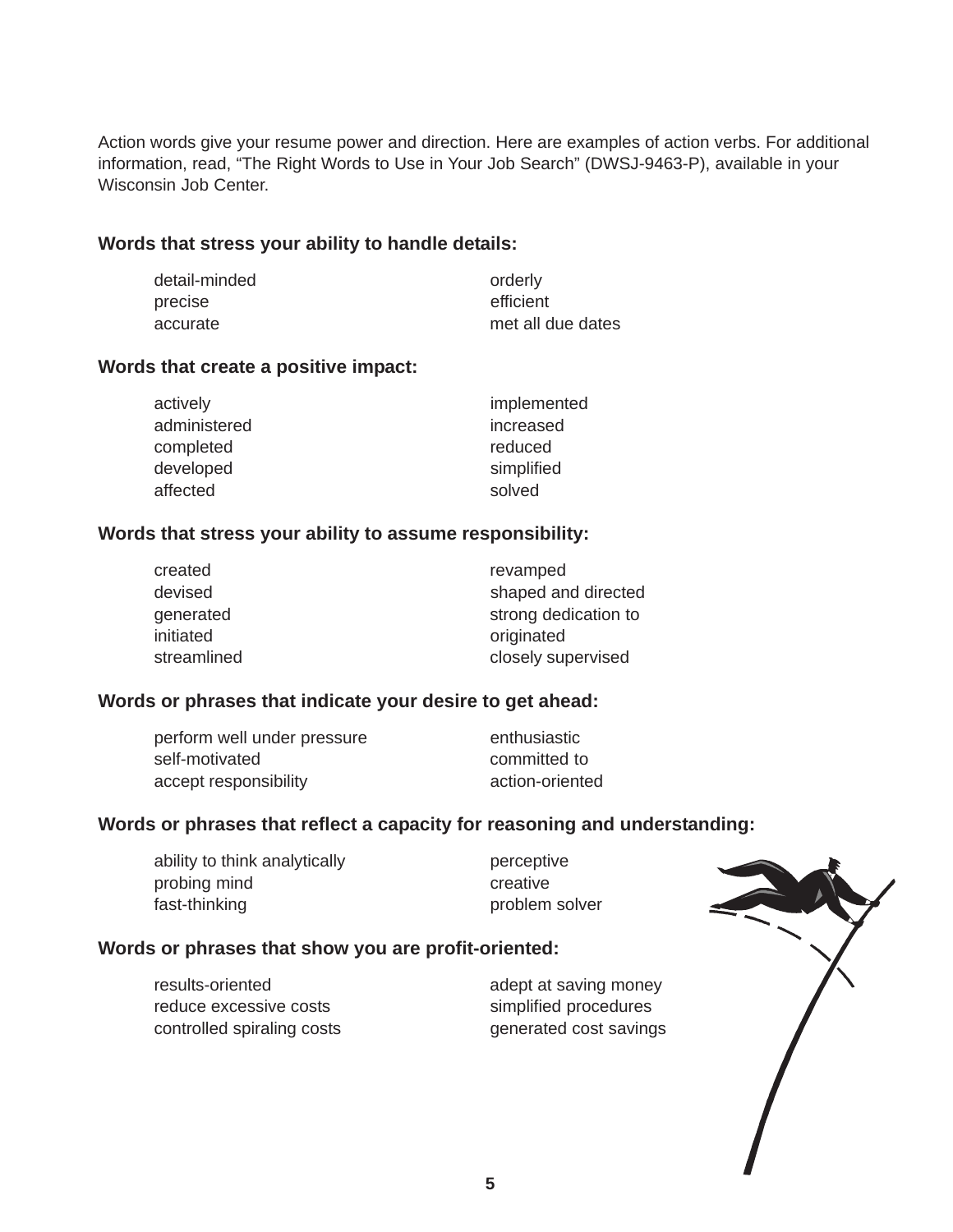# **Chronological**

John has a stable and focused work history, with no gaps in his dates of employment. Most recently he worked for a prestigious company and wants to stay in the same field.

#### **JOHN A. SMITH 1234 Main St. Waukesha, WI 53188 (262) 123-4567**

# **QUALIFICATIONS**

**OVERVIEW:** Over 20 years supervisory experience in light and heavy steel fabrication. Served as lead supervisor and night-shift plant manager. Strong background in cutting, forming, welding, paint systems, warehousing, and shipping and receiving. Excellent knowledge of EEOC, OSHA, ISO-9000, JIT and Hazcom. Skilled in computerized scheduling, materials status and employee information.

# **WORK**

#### **EXPERIENCE: GE MEDICAL SYSTEMS**

Milwaukee, Wisconsin 2000-Present

#### **Supervisor, Fabrication and Welding**

Supervised 45 hourly employes in computer controlled job center, NC punch presses, arc mig and tig welding, shearing, forming, spotwelding and quality control. Acting night-shift manager and lead supervisor.

- 15-20% under scrap and rework budget the last six years.
- Increased productivity in every department including a 73% productivity increase over five years in the welding department.

#### **AJAX CORPORATION**

Milwaukee, Wisconsin and a metal of the 1996-2000

#### **Lead Supervisor**

Responsible for plant-wide 2nd-shift including 3 supervisors and 50 hourly employees. Restructured workforce to improve low morale. Administered all discipline and grievance procedures, hiring, orientation and training. Developed and implemented programs that reduced rework 48% and increased productivity from 63% to 81% the first year.

INLAND STEEL PRODUCTS Milwaukee, Wisconsin 1981-1996

#### **Supervisor, Metal Building Division**

Responsibilities included acting general foreman and company field representative. Introduced cost savings programs that reduced demurrage from \$57,000 to \$900 per year in shipping. Established paint systems with new cleaning procedures. Saved \$62,000 per year.

| <b>EDUCATION AND</b> |                                                                                                                                                                                                      |  |
|----------------------|------------------------------------------------------------------------------------------------------------------------------------------------------------------------------------------------------|--|
| OTHER TRAINING:      | <b>MARQUETTE UNIVERSITY</b><br>- 2 years Engineering<br>- 1 year Business Administration<br><b>GE</b> sponsored training:<br>- Management Development Course (extensive management training program) |  |
| <b>REFERENCES:</b>   | Available upon request                                                                                                                                                                               |  |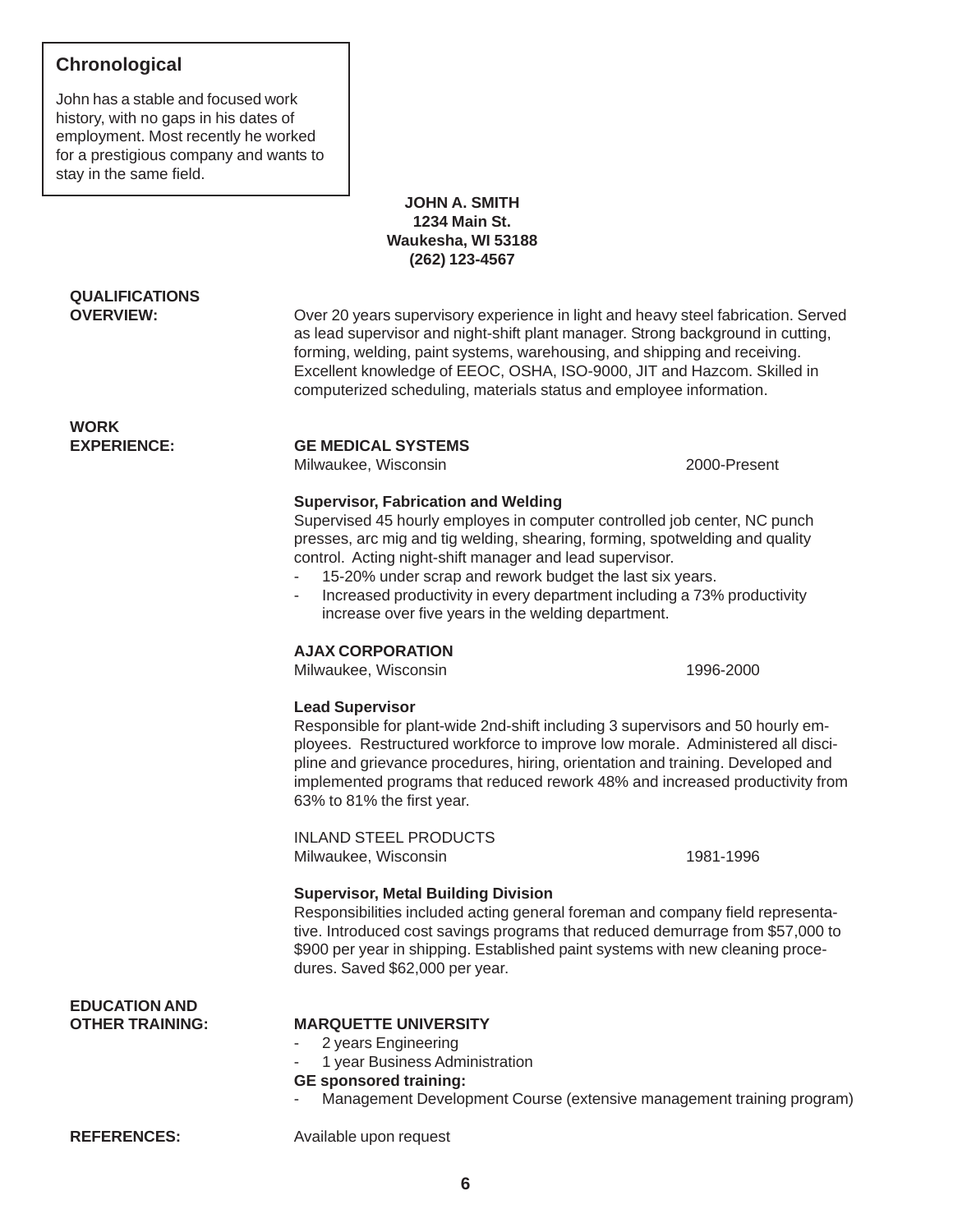# **Targeted**

This targeted resume is in chronological format. Jane's education, skills and work history are directly linked to her objective of an administrative support position with this company.

### **JANE JOHNSON 231 Lakeview Drive Wausau, WI 54401 (715) 835-5555**

| <b>Employment Objective:</b> | Administrative Support position with<br>Central Wisconsin Legal Associates, S.C.                                                                                                                                                                                            |
|------------------------------|-----------------------------------------------------------------------------------------------------------------------------------------------------------------------------------------------------------------------------------------------------------------------------|
| <b>Special Skills:</b>       | Proficient in operation of personal computers, word processors,<br>dictaphones and typewriters. Type 80 WPM and take shorthand at rate of<br>125 WPM. Use Microsoft Word and Excel. Familiar with legal terminology.                                                        |
| <b>Work History:</b>         | Administrative Secretary: Executed administrative policy<br>in conjunction with other officials. Kept official corporation records and<br>prepared memos explaining administrative procedures. Planned confer-<br>ences. Directed preparation of corporate legal documents. |
|                              | Omni Corporation - Milwaukee, Wisconsin<br>(February 1998 to present)                                                                                                                                                                                                       |
|                              | <b>Clerk General:</b> Performed several clerical functions including typing<br>statements and letters, proofreading forms, filing records, receiving<br>money from customers, making bank deposits, answering telephone<br>inquiries and acting as substitute receptionist. |
|                              | Acme Transit - LaCrosse, Wisconsin<br>(September 1992 to December 1997)                                                                                                                                                                                                     |
|                              | File Clerk: Filed correspondence, cards, invoices and receipts. Placed<br>material in filing cabinet and cases.<br>Typed indexing information on folders and traced missing<br>file folders.                                                                                |
|                              | Johnson Plumbing - Wausau, Wisconsin<br>(June 1990 to September 1992)                                                                                                                                                                                                       |
| <b>Education:</b>            | <b>Associate of Arts, Secretarial Science.</b><br>Northcentral Technical College, Wausau, Wisconsin.<br>Graduated with honors in May 1990.                                                                                                                                  |
| <b>References:</b>           | Excellent references are available upon request.                                                                                                                                                                                                                            |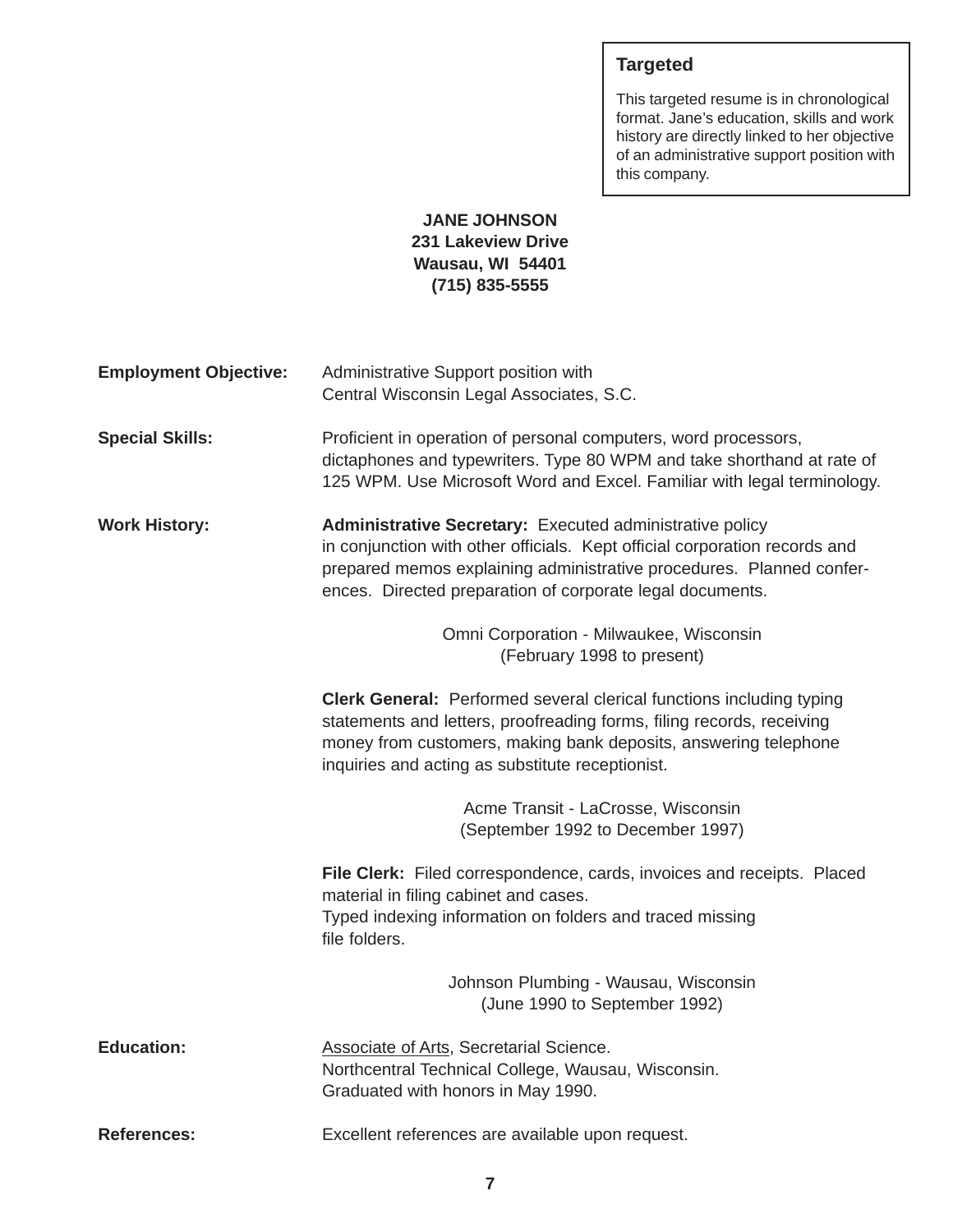# **Functional**

Leo has marketable skills related to his objective, but has held short-term consulting positions over the past 10 years.

**LEO FRAMUS 1963 Coronado Drive Cancun, WI 54915 (656) 555-2002**

# **OBJECTIVE**

A responsible, results-oriented position in the Employment and Training field where group presentation skills, job development ability, and cumulative knowledge of employment and training policies and programs can be utilized to their fullest capacity for benefit of program clients.

# **OVERVIEW OF EMPLOYMENT EXPERIENCE**

#### Employment and Training Program Administration:

- Under general direction of management, develop and administer packages of outplacement services which result in reduction in duration of Unemployment Insurance claims and substantial savings in company's Unemployment Insurance Trust Fund.
- Responsible for providing broad range of outplacement services under Title III of Workforce Development Act of 1998 in company-specific program operated in cooperation with company management and union representatives, local technical schools, and the Racine County Workforce Development Center.
- Assist in writing job descriptions and establishing wage subsidy and On-The-Job Training programs designed to encourage area employers to hire program clients to fill position vacancies.
- Conduct seminars and workshops dealing with labor market conditions, projections, and specific job search strategies.
- Utilize various techniques such as Job Development and ASSET System to assist program clients in securing employment.

### Training and Staff Development:

- Develop and implement staff development program designed to expand company's base of operations and increase profits.
- Coordinate with area technical schools to arrange appropriate training programs for unemployed individuals resulting in higher skill levels and increased marketability.

#### Employer-Linked Services:

- Assist clients in securing economic development packages to offset cost of business expansion.
- Use aptitude and interest test batteries to assist in assessing applicant qualifications for various positions and make responsible hiring decisions.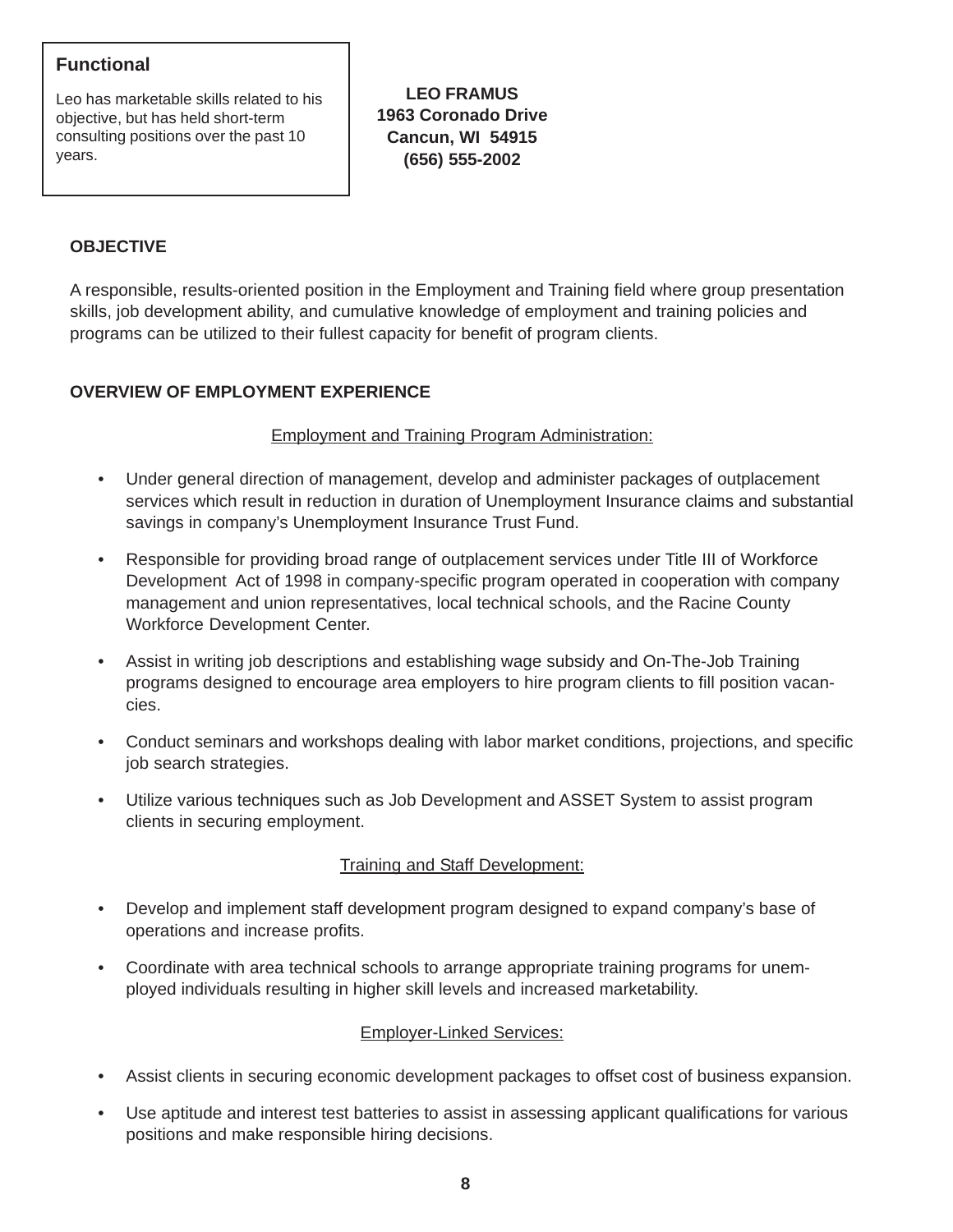#### **Leo Framus** Page 2

### Public Speaking:

- Speak to various civic, community, and business groups on behalf of organization management, building increased visibility and more positive company image.
- Annual speaker at a number of high schools in the Milwaukee Public School System, stressing importance of good education and relationship between education and employment.

#### **PROFESSIONAL AFFILIATION**

- Past president of Southeastern Wisconsin Sub-chapter of IAPES (International Association of Personnel in Employment Security)
- On International President's "Honor Roll" for outstanding contributions to IAPES

#### **AWARDS**

- Department of Workforce Development (DWD) Employee of the Month (statewide honor)
- DWD Outstanding Performance Award
- Recipient of the IAPES Individual Award of Merit for the State of Wisconsin for exceptional performance in the employment and training field

#### **EDUCATION AND TRAINING**

- Bachelor of Science Degree, University of Wisconsin-Madison
- Cross-cultural Training
- Effective Communications
- Employer Development Training Seminar
- Government Procurement Workshop City of Milwaukee, Milwaukee County, and State of Wisconsin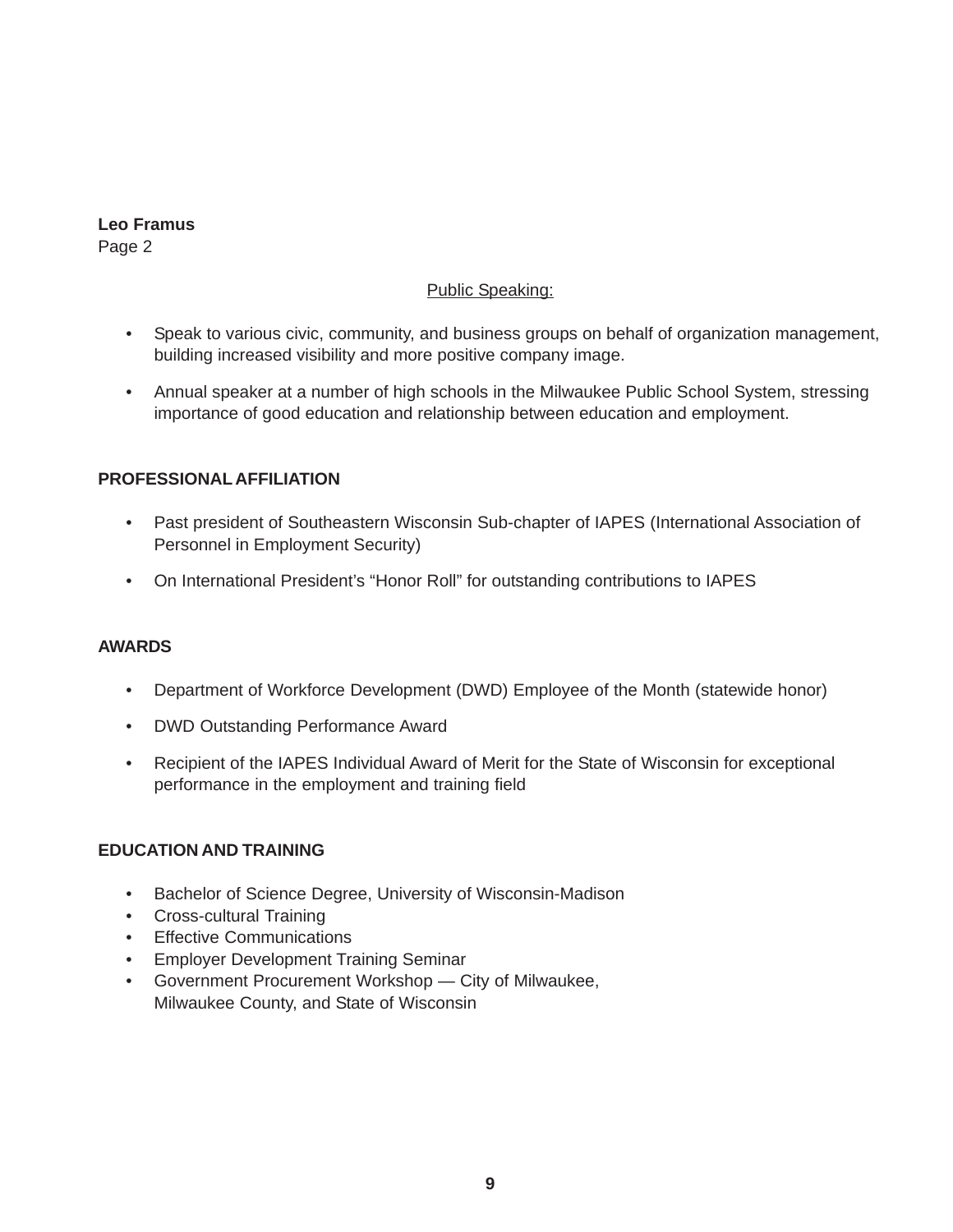# **Combination**

**EQUIPMENT/TOOL**

Thomas has many job-related skills and is able to operate a wide variety of equipment and tools. He's had less than 4 years' work experience with 3 different employers.

#### **Thomas Jacobson**

S12 W3456 Center Rd. Waukesha, WI 53188 Home: (262) 123-4567 Cell: (262) 987-6543

**OBJECTIVE:** Challenging position in manufacturing environment utilizing experience in quality control, computer knowledge, and metal fabrication.

#### **SKILLS OVERVIEW:** POWER SHEAR

Set up and operated digital controlled power shears to .001 inch tolerance using blueprints and measuring devices.

#### PUNCH PRESS

Set up and operated presses to blank, form and perforate different alloys of sheet metal up to .500 inch thickness while maintaining close tolerances.

#### NC PUNCH PRESS

Set up and operated manual and automatic numerical punch press, including all necessary layout work.

#### PRESS BRAKE

Set up and operated press brakes of various tonnage for forming, bending, pressing, notching, and blanking operations involving close dimensional and angular limits.

#### **INSPECTION**

Maintained quality through parts inspection during manufacturing process. Knowledgeable in machining, welding, metal fabrication, and leak test procedures applying geometric tolerances, SPC, and JIT principles.

#### PACKER/SHIPPER

Packaged routine and priority orders using Insta-Pak foam for fragile shipments. Operated overhead cranes; loaded and unloaded trucks utilizing various electronic equipment.

#### **COMPUTERS**

Familiar with computers for material control in manufacturing environment.

| EQUIPMEN <sub>1/100</sub> L<br><b>EXPERIENCE:</b> | Cincinnati<br>Danly<br><b>Dial Calipers</b><br><b>Torque Wrenches</b> | Bergmaster<br>Overhead Crane<br>Comparator<br>Cordax                                                                                 | <b>Behrens</b><br>HTC<br><b>Forklifts</b><br><b>Hand Trucks</b> | Whitney<br>Hurco<br><b>Vernier Calipers</b><br>Leakage Checker |
|---------------------------------------------------|-----------------------------------------------------------------------|--------------------------------------------------------------------------------------------------------------------------------------|-----------------------------------------------------------------|----------------------------------------------------------------|
| <b>EXPERIENCE:</b>                                |                                                                       | GE MEDICAL SYSTEMS, Milwaukee, Wisconsin<br>GEUDER, PAESCHKE, & FREY, Milwaukee, Wisconsin<br>CAPITOL STAMPING, Milwaukee, Wisconsin |                                                                 | 2000-2002<br>1999-2000<br>1998-1999                            |
| <b>EDUCATION:</b>                                 | <b>Statistical Process Control</b>                                    | WAUKESHA COUNTY TECHNICAL COLLEGE<br>MILWAUKEE AREA TECHNICAL COLLEGE                                                                |                                                                 | 2001                                                           |
|                                                   | Printing and Design/Advertising                                       |                                                                                                                                      |                                                                 | 1998                                                           |
|                                                   |                                                                       | <b>Computer Programming and Operations</b>                                                                                           |                                                                 | 1998                                                           |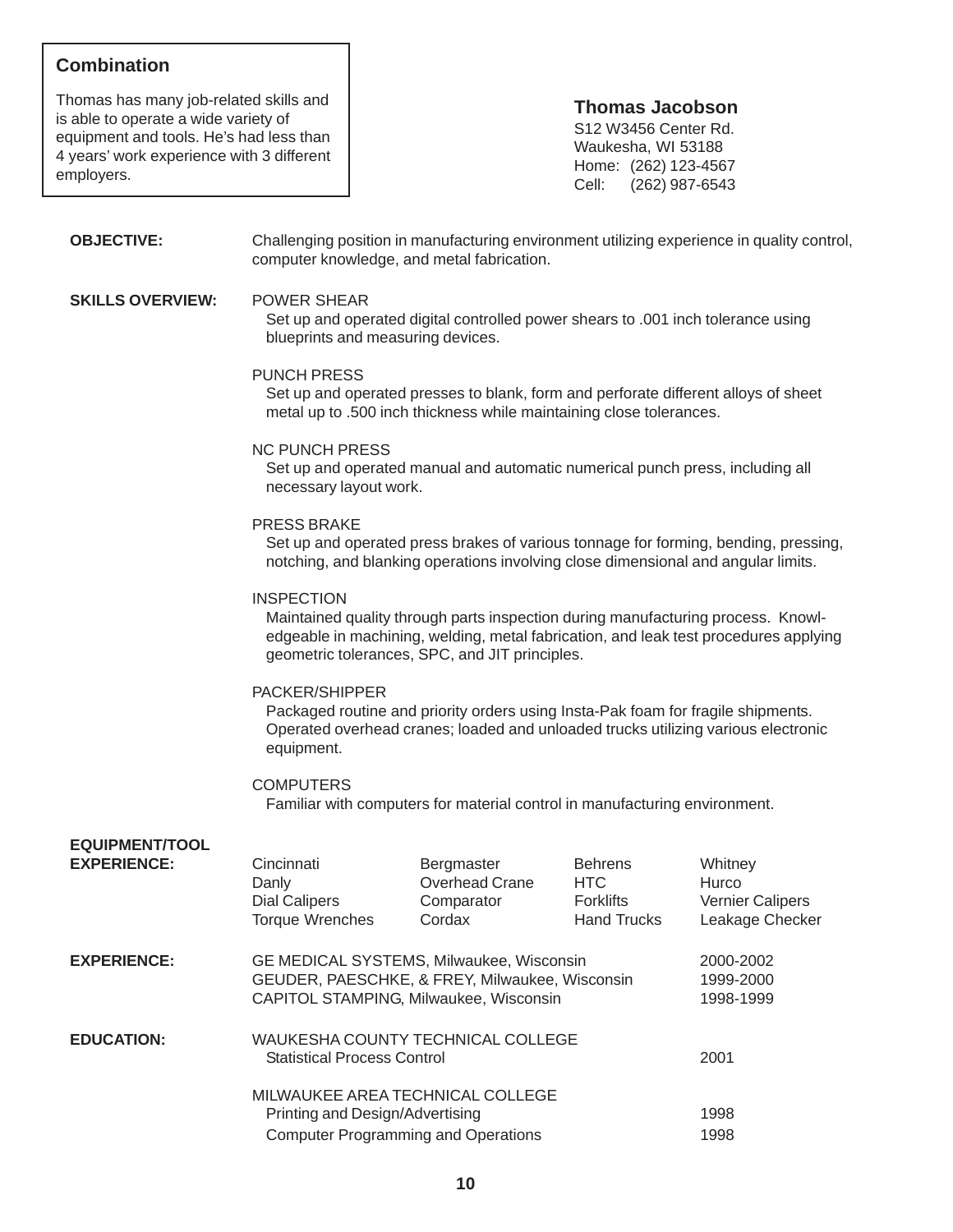# **Combination**

Karen has very limited work experience, gaps in her employment, and did not finish high school. She markets her abilities in the workplace and credits her volunteer experience.

#### **KAREN SUMMIT**

600 Denice Avenue, #7 Milwaukee, WI 53204 (414) 555-7575

| <b>OBJECTIVE:</b>       | Seeking a cashier position.                                                                                                                                                |
|-------------------------|----------------------------------------------------------------------------------------------------------------------------------------------------------------------------|
| <b>SKILLS OVERVIEW:</b> | • Operated computerized cash register<br>• Provided good customer service<br>• Accepted and filled customer orders<br>• Received customer payment, returned correct change |
| <b>EMPLOYMENT:</b>      | <b>Cashier / Fast Foods Worker</b><br><b>Subway Restaurant</b><br>Oconomowoc, Wisconsin<br>Sussex, Wisconsin<br>2000-01                                                    |
|                         | <b>Cashier / Fast Foods Worker</b><br><b>McDonald's Restaurant</b><br>Oconomowoc, Wisconsin<br>1995-98                                                                     |
| <b>VOLUNTEER:</b>       | <b>Disabled Children's Assistant</b><br><b>Meadow View School</b><br>Oconomowoc, Wisconsin                                                                                 |
| <b>REFERENCES:</b>      | Furnished upon request                                                                                                                                                     |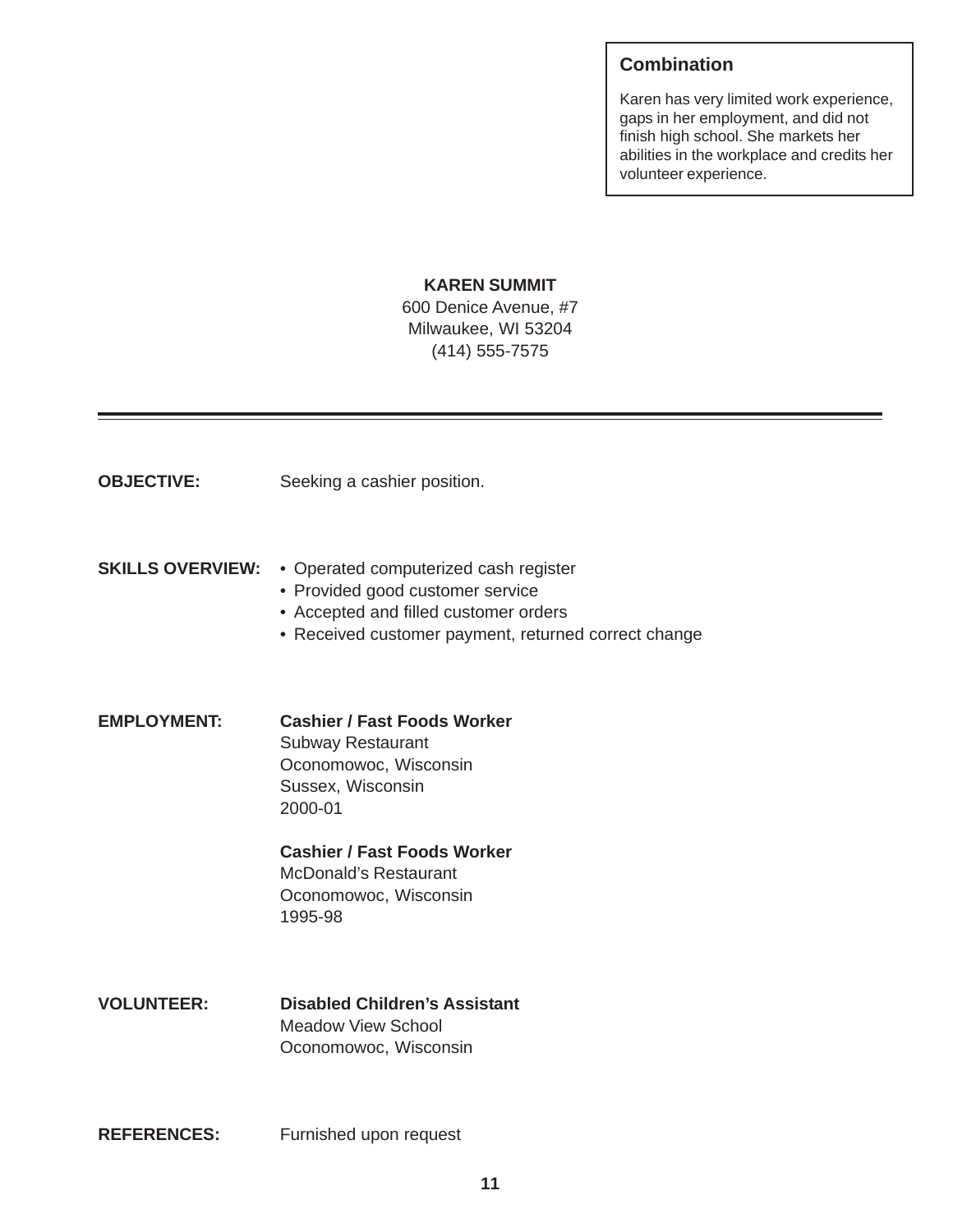# **References**

Many employers ask for references. You may send your reference list with your resume if the employer asks for them. More often, you will take a list of references to your job interview and offer it to the interviewer.

Choose your references carefully. People who are the best references are:

- former bosses you got along well with
- professional mentors
- colleagues
- general character references (people who have known you for five years or more)

Do NOT give a relative's name as a reference.

Recent contacts in a related field that are enthusiastic about you are excellent references.

You should always contact your references before giving out their name. Tell your potential reference that you would like to use them as a reference and ask for their permission. Discuss the types of positions you are applying for and which of your skills potential employers would be most interested in. Be sure they have up-todate information about you.

References should be typewritten on a separate sheet of paper. Normally, 3-5 references are sufficient.

Following is a sample reference list that you may want to use as a guide:

#### **References example**

**Jane Dough 4567 S. 89th Street Milwaukee, WI 53002 (414) 555-1234**

1. Mary Smith Department of Widgets, Director of Data Processing Morningside System Corporation 3000 South Lunar Boulevard Mequon, WI 53255 Work Telephone: 414/555-0123

Relationship: Supervisor at Morningside System from 1999-2001 (Optional)

2. S. Myth Johnson New Car Sales Manager, Honest John's Auto Works 2345 Sixth Street Rapid Junction, WI 54321 Work Telephone: 716/555-4321

Relationship: Colleague. Co-served on marketing committee for 2 months in 1999 (Optional)

3. Ali Shaik President, Exotic Imports 100 S. Wabash Avenue Chicago, IL 60601 Work Telephone: 312/555-7890

Relationship: Supervisor at Exotic Imports from 1990-93 (Optional)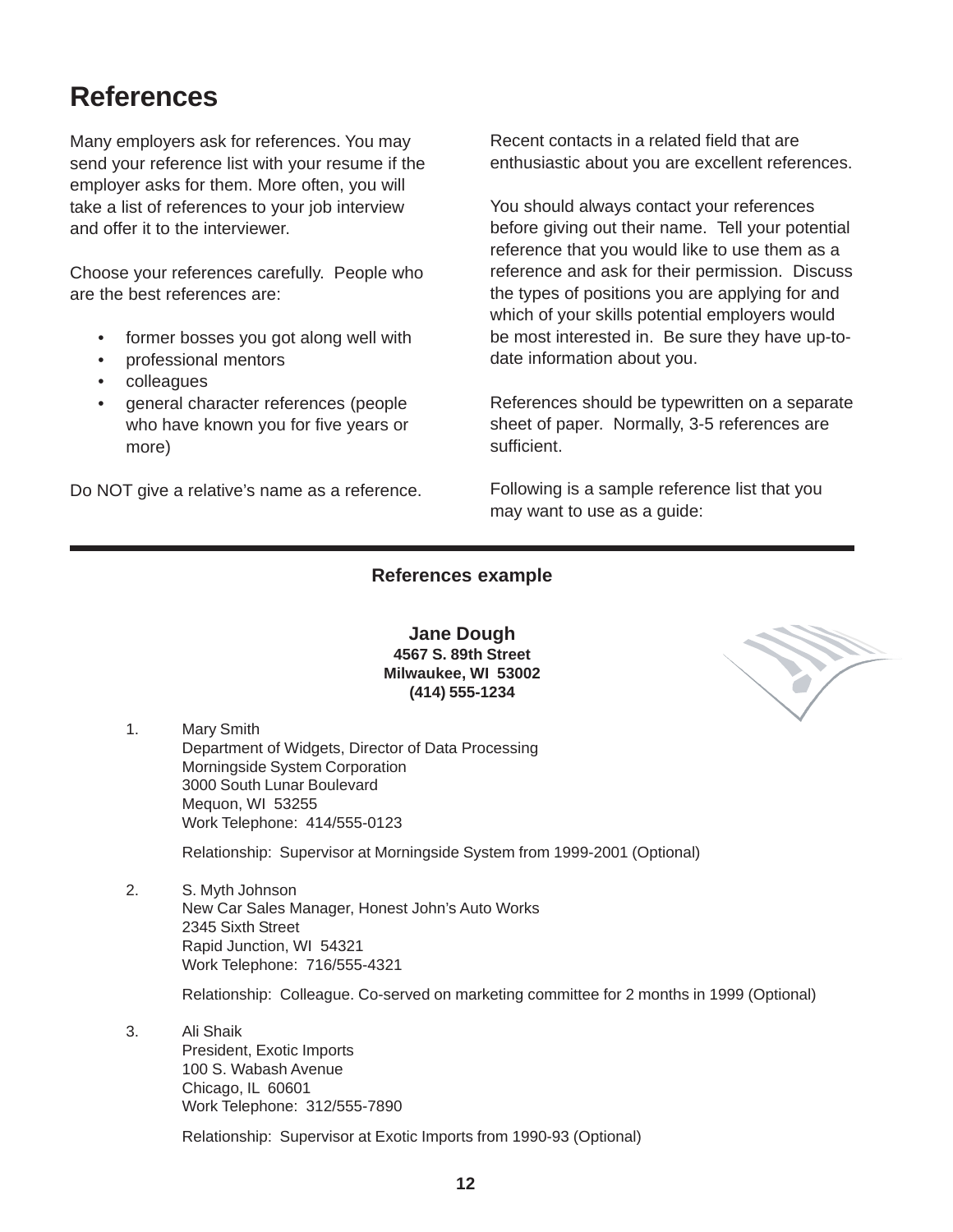# **Cover Letters**

Do not underestimate the importance of a cover letter!

A cover letter is used when inquiring about a job or submitting a resume or application form. In most situations you will want to send a prospective employer a letter with your resume.

It is an introduction to your resume. The cover letter should show why the employer should read your resume.

Your letter should tell the employer which position you're interested in and how your job talents will benefit the company.

In it, state the position you are seeking and the source of the job opening (JobNet, newspaper ad, reference from a friend, etc.).

You should ask for a job interview. If possible, suggest a specific date and time.

Address each letter to the specific person you want to talk to, usually the person who would actually supervise you. Highlight your job qualifications.

A formatting example and a sample cover letter appear on the following pages.

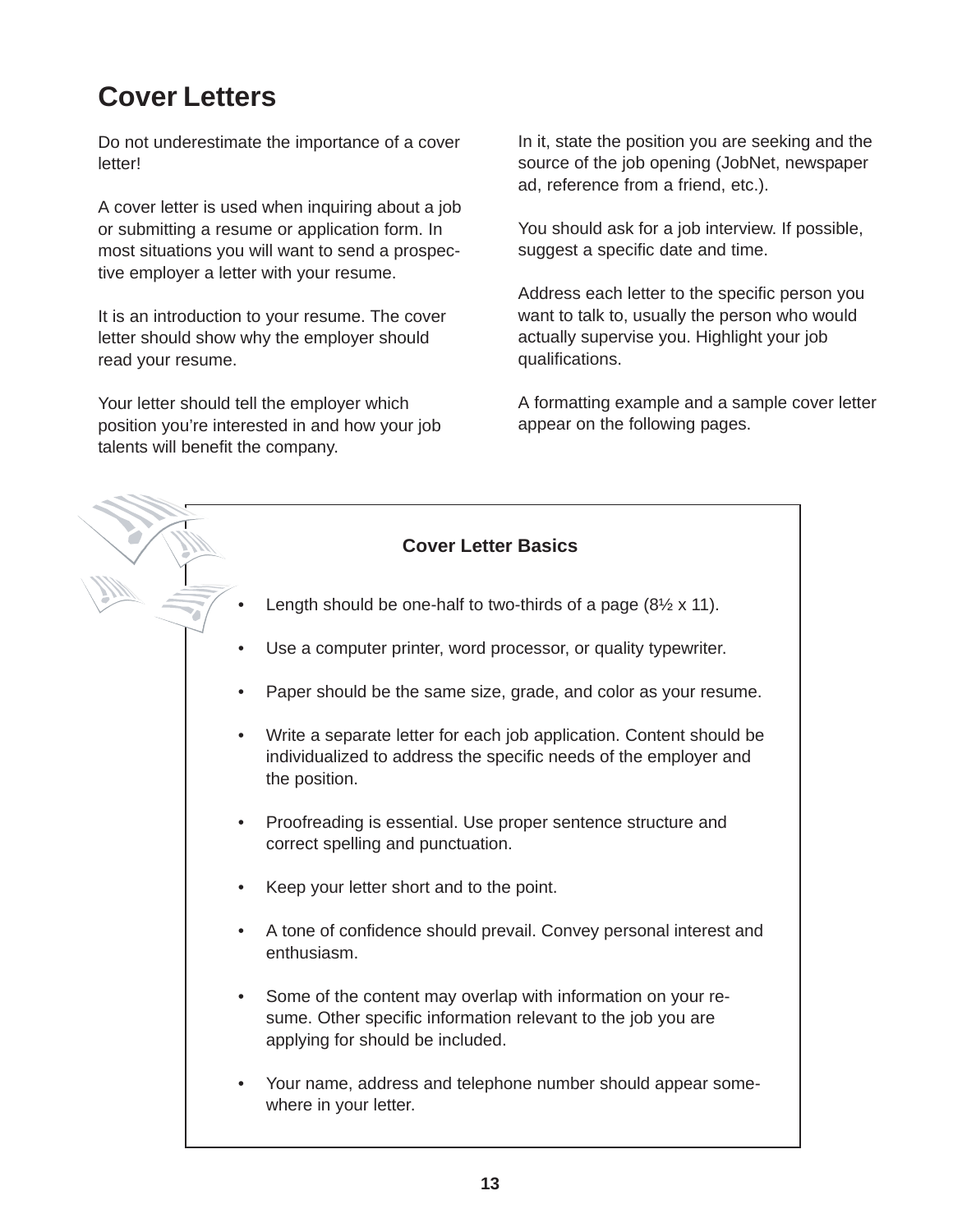### **Cover Letter Format**

Your Current Street Address City, State, Zip Code Telephone Number Today's Date

#### **TWO LINES OF SPACE**

Name of Individual Official Title Name of Company Mailing Address City, State, Zip Code

#### **ONE LINE OF SPACE**

Dear Mr./Ms.:

#### **ONE LINE OF SPACE**

#### **Paragraph 1 - The Opening**

- 1. Use the opening paragraph to get the employer's attention and stimulate interest in yourself.
- 2. Give your reason for writing the letter.
- 3. Be as specific as possible as to the type of position in which you are interested.
- 4. Tell where you received the vacancy information.

### **ONE LINE OF SPACE**

#### **Paragraph 2 - The Body**

- 1. Use this paragraph to justify the employer's interests in you.
- 2. Briefly describe your educational background, highlight your work experience, state the type of certificate held or for which you are eligible, and describe any honors received. This section should be brief.
- 3. Relate your qualifications as much as possible to the type of business and job requirements of the prospective employer.
- 4. Use specific examples to make your point.
- 5. Concentrate on what you can do because of what you have done.

#### **ONE LINE OF SPACE**

### **Paragraph 3 - Closing**

- 1. In concluding your letter, you should make known your interest in setting up an interview at the employer's convenience.
- 2. Indicate approximately when you will call to make an appointment (i.e., one week, 10 days, etc.)
- 3. Give the phone number where you can be contacted.
- 4. Thank the employer for his/her time and any consideration or courtesies extended to you.

#### **ONE LINE OF SPACE**

Sincerely,

#### **THREE LINES OF SPACE**

Your signature in ink Your name typed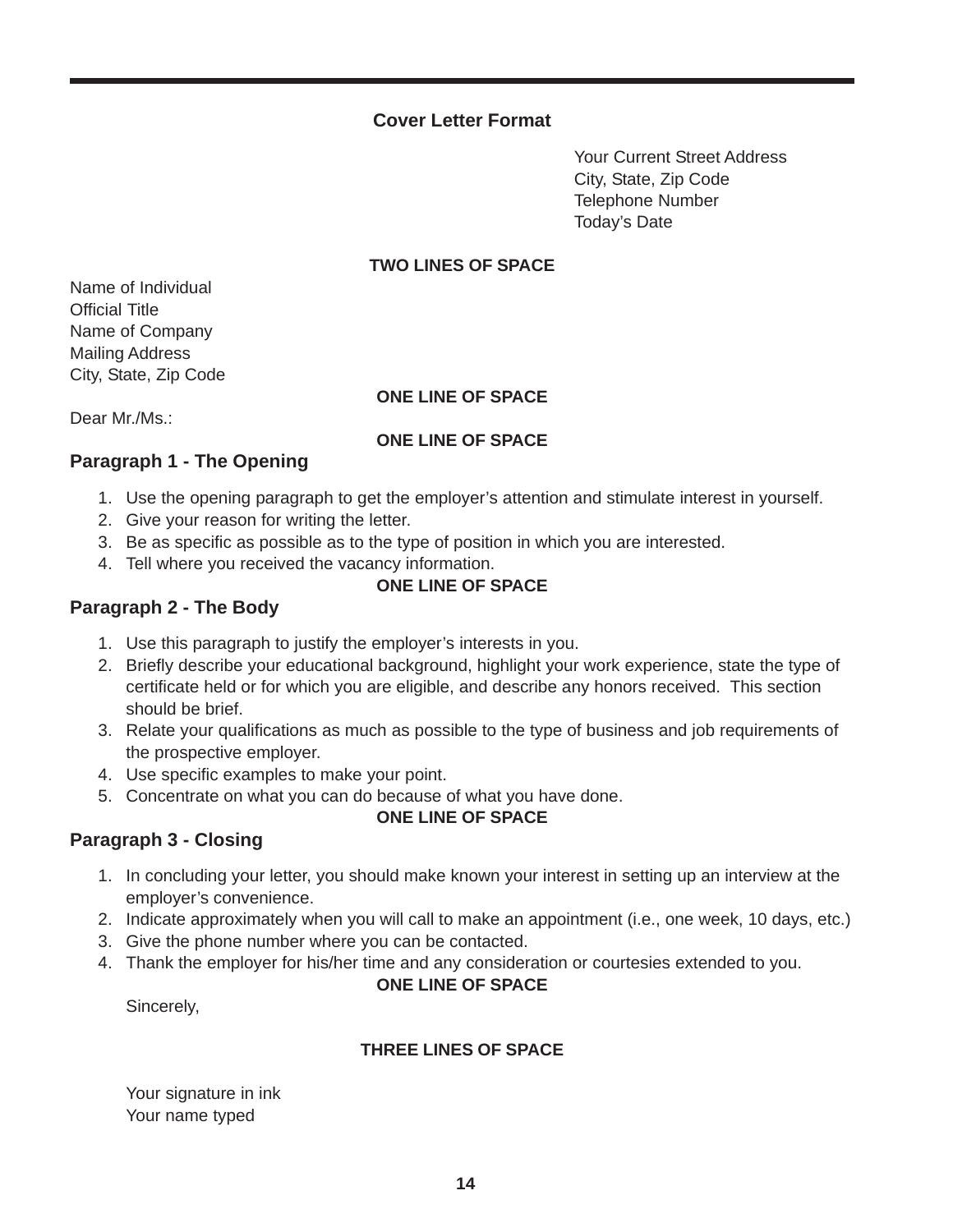### **Sample Cover Letter**

Your Current Street Address City, State, Zip Code Telephone Number Today's Date

Ms. Jane Smith Personnel Director Sonic Manufacturing Co. 1124 Industrial Drive Oakwood, WI 57311

Dear Ms. Smith:

I learned through an advertisement in the Daily Gazette that Sonic Manufacturing is in need of an electronic assembler. I believe my skills and experience make me an excellent candidate for this position.

My most recent experience has been as a leadworker on an assembly line. I have over five years of experience in general production and manufacturing. In addition, I am able to follow schematic diagrams, read blueprints, use measuring devices, and package final products.

Enclosed is a resume for your review. I will call you in a week to see if we can discuss this opportunity further. Thank you for your time and consideration.

Sincerely,

John M. North

Enclosure

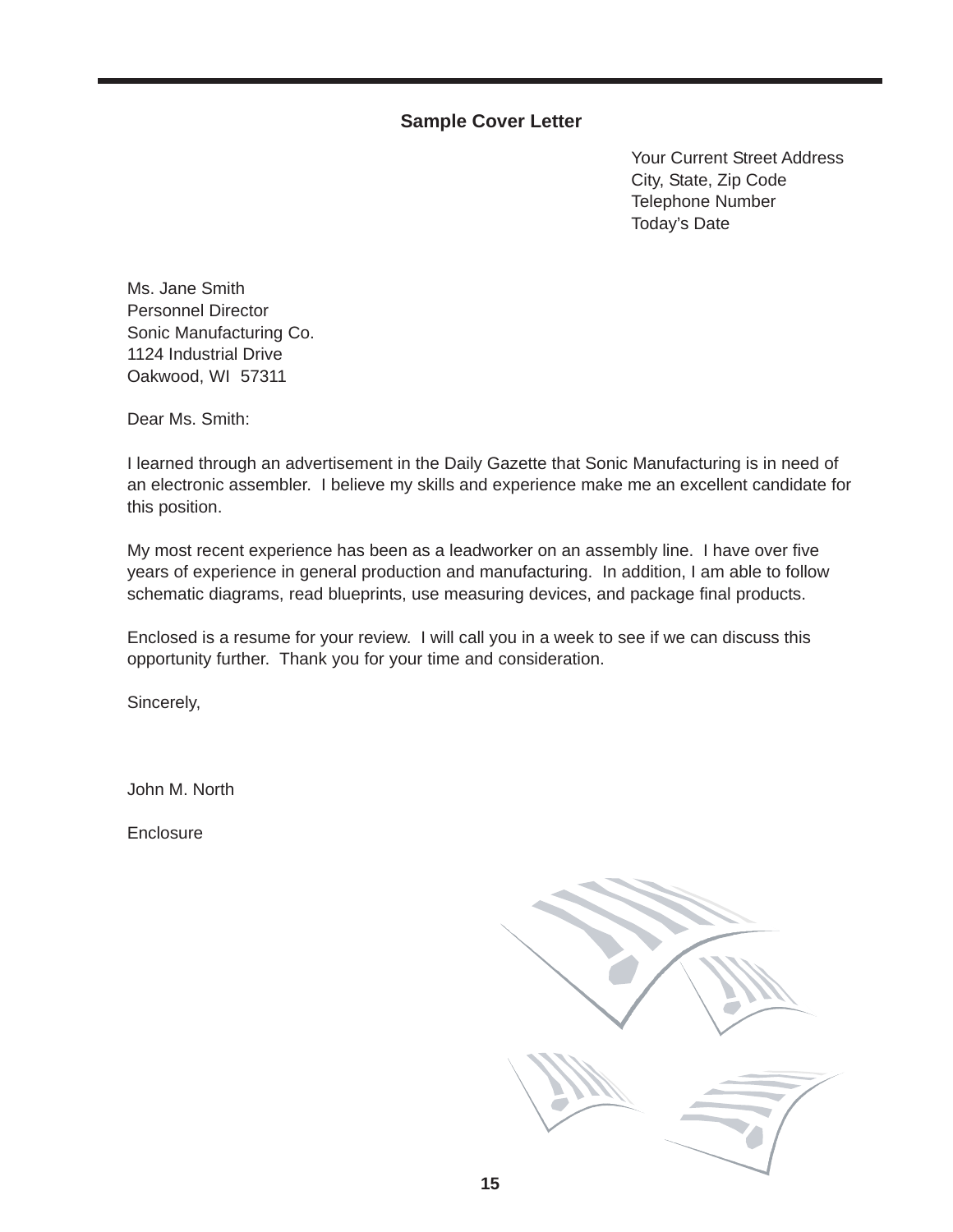# **Marketing Letters**

A marketing letter is an alternative to the traditional cover letter/resume combination. It is usually a one-page letter sent directly to the hiring authority or department head (not to personnel) which states your objective, qualifications and relevant accomplishments.

A marketing letter may be advantageous to individuals who could be easily screened out because of a flaw in their qualifications that is highly visible in their resume but not noticeable in a letter.

# **Marketing Letter Format**

(NOTE: A marketing letter stands alone - Do not include a resume)

Your Current Street Address City, State, Zip Code Telephone Number Today's Date

#### **TWO LINES OF SPACE**

Name of Individual Title, Department Name of Company Mailing Address City, State, Zip Code

#### **ONE LINE OF SPACE**

Dear Mr./Ms.:

#### **ONE LINE OF SPACE**

**Introduction**: State why you are writing the letter. Start the letter with an attention-getting sentence.

#### **ONE LINE OF SPACE**

**Body**: This is your "selling paragraph." Tell the employer about your qualifications for the job. Mention how your skills relate to the skills needed in the job that you are seeking. Briefly summarize what you have to offer the company (problems that you have solved and your accomplishments).

#### **ONE LINE OF SPACE**

**Closing**: Tell the employer that you will be calling in the near future to follow-up on this letter and to discuss your qualifications in greater detail.

#### **ONE LINE OF SPACE**

Sincerely,

#### **THREE LINES OF SPACE**

Your signature in ink Your name typed

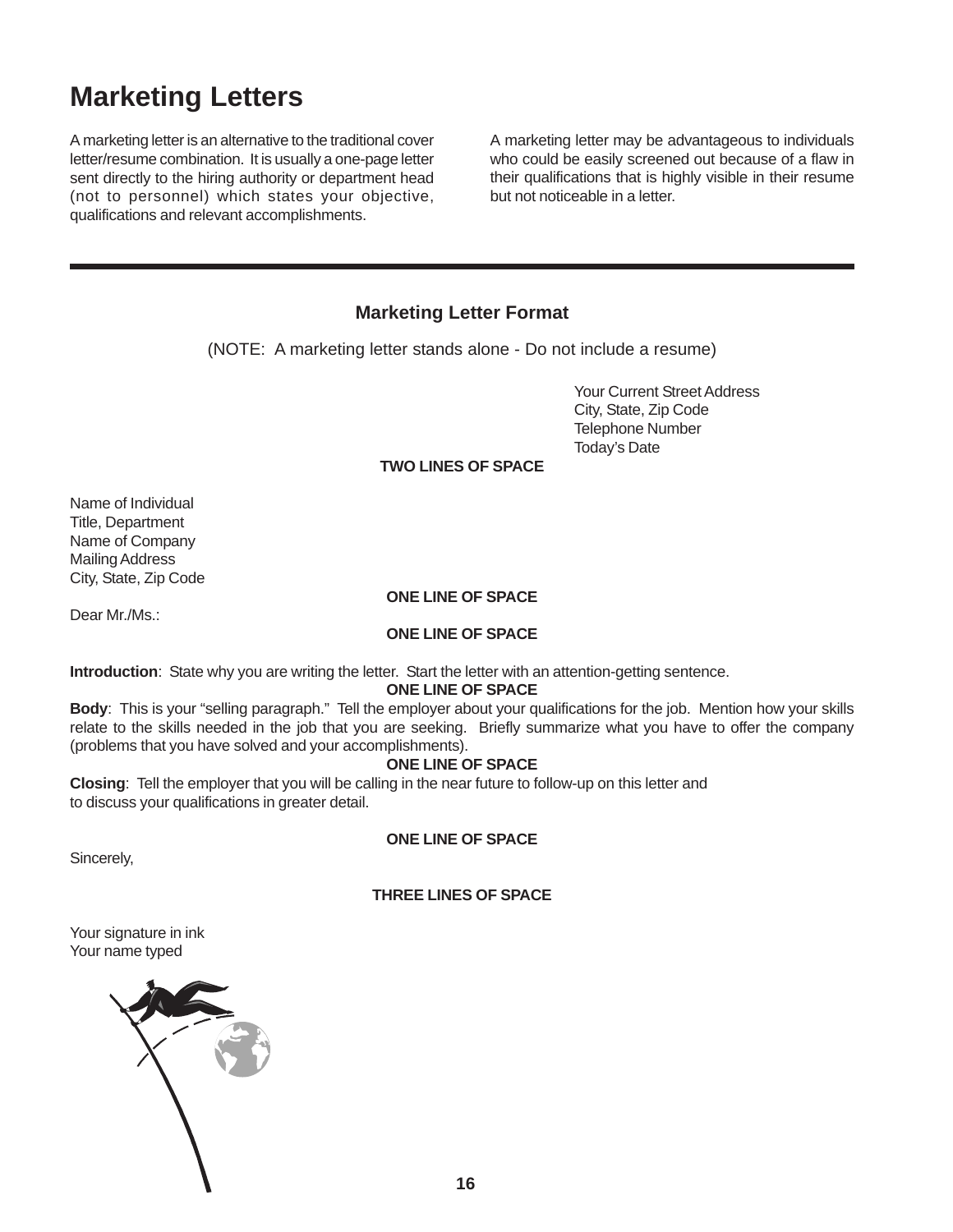# **Sample Marketing Letter**

72549 Rupert Street Poplar, WI 57178 (715) 222-1111 Today's Date

Mr. Melvin Guenther President ABC Company 81757 Stratford Avenue Superior, WI 57178

Dear Mr. Guenther:

As an experienced sales and marketing executive, I have developed creative marketing strategies that doubled sales and profits during a five-year period. I possess an MBA and have over ten years of relevant professional sales experience, including five years in management.

If your organization is looking for an experienced and self-motivated sales professional, you will be interested in reviewing some of my other accomplishments.

- Managed a sales department which generated a volume of \$5,500,000 achieving 120% of goal.
- Developed a business plan to target specific market segments that would conservatively increase sales by 300% to 400% within five years.
- Improved format of quarterly promotional flyer which increased sales by 15%.

I would be happy to meet with you at your convenience to discuss my qualifications in more detail. I will call you within two weeks to see if we can meet to discuss how I might be able to contribute to the ABC Company.

Sincerely,

Edward Waite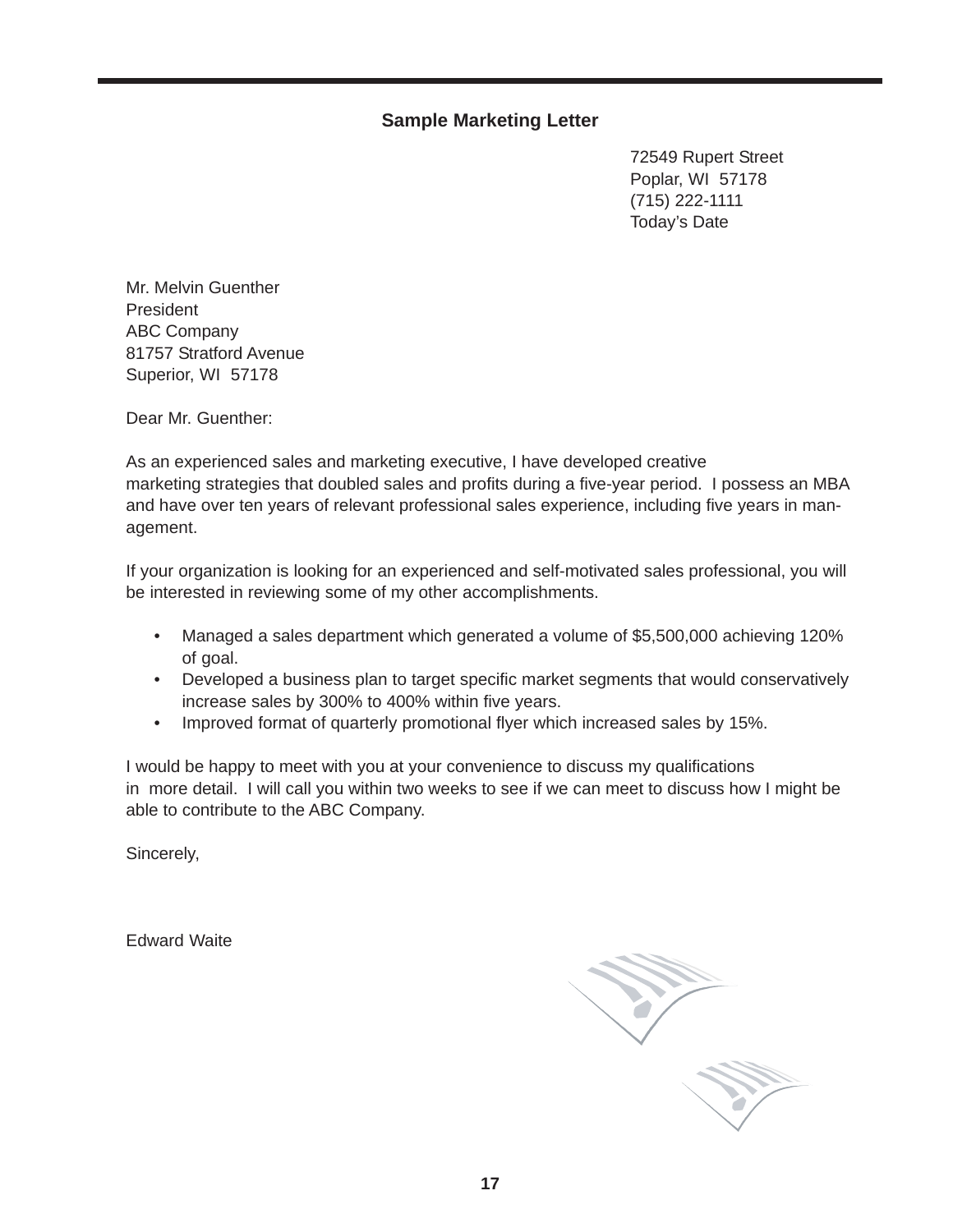# **Resume Development Do's and Don'ts**

# **Do**

- $\Box$  develop a rough draft, then edit, edit, edit.
- $\Box$  highlight special accomplishments.
- $\square$  seek help and advice. Have another person read your resume to avoid spelling and grammatical errors.
- $\Box$  keep the length to one 8 1/2" x 11" page preferably, never more than two.
- $\Box$  use white or light-colored 25% cotton bond, 20-24 lb. weight paper.
- $\Box$  use wide margins and lots of white space to make it easy to read.
- $\square$  emphasize headings using capitals, bold print, underlining, indentation.
- $\Box$  use a computer laser or ink-jet printer, a letter-quality printer, offset printing, or a good typewriter.
- send **perfect**, error-free copies. Check grammar, spelling and content for mistakes before having copies made.
- $\Box$  use active, descriptive language (see Some Words on Words, page 3).
- $\Box$  use phrasing "telegram language" rather than complete sentences. Start sentences with action words.
- $\Box$  choose the same color and grade of paper for your resume, cover letter and envelope.

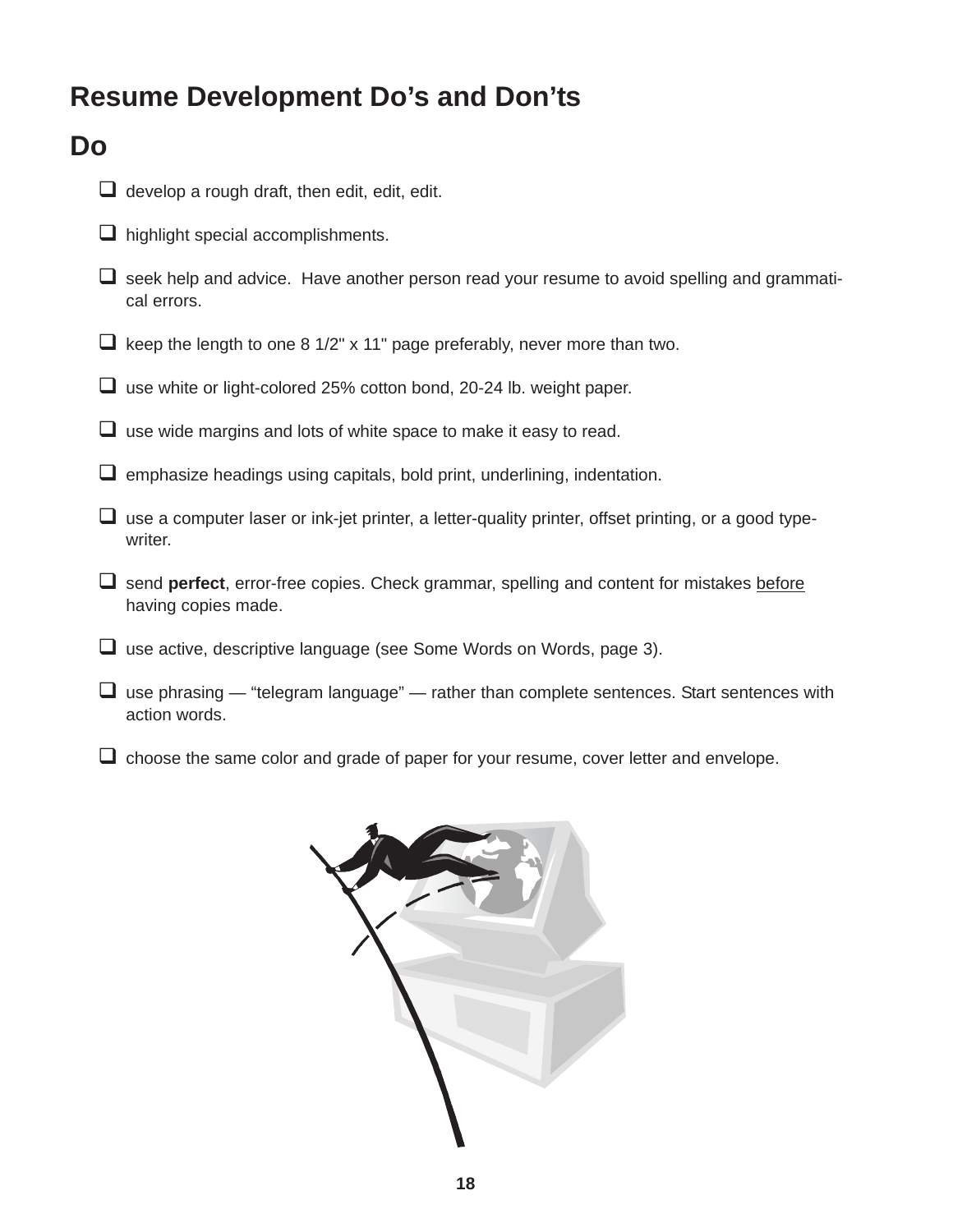# **Don't**

- $\Box$  include a whole life history.
- $\Box$  use long-winded, flowery sentences.
- $\Box$  use the words: I, me, my.



- $\Box$  include personal information such as age, date of birth, marital status, number of children, condition of health, driver's license, social security or passport numbers, religion, physical description, height and weight.
- $\Box$  date your resume.
- $\Box$  use the following headings: "The confidential resume of ...", or "Resume". It should be apparent this is a resume.
- use abbreviations (exceptions: G.P.A., Inc., states, degrees).
- $\Box$  just describe duties ... everyone has duties on their job.
- $\Box$  send photocopied or dot-matrix computer-printed copies; the quality is usually not as good as originals.
- $\Box$  include the reason for leaving your past job(s).
- $\Box$  include references; they go on a separate sheet.
- $\Box$  include previous salaries or names of supervisors.
- $\Box$  say "thank-you" or give a closing and signature; this is not a letter.
- $\Box$  attach a picture of yourself.